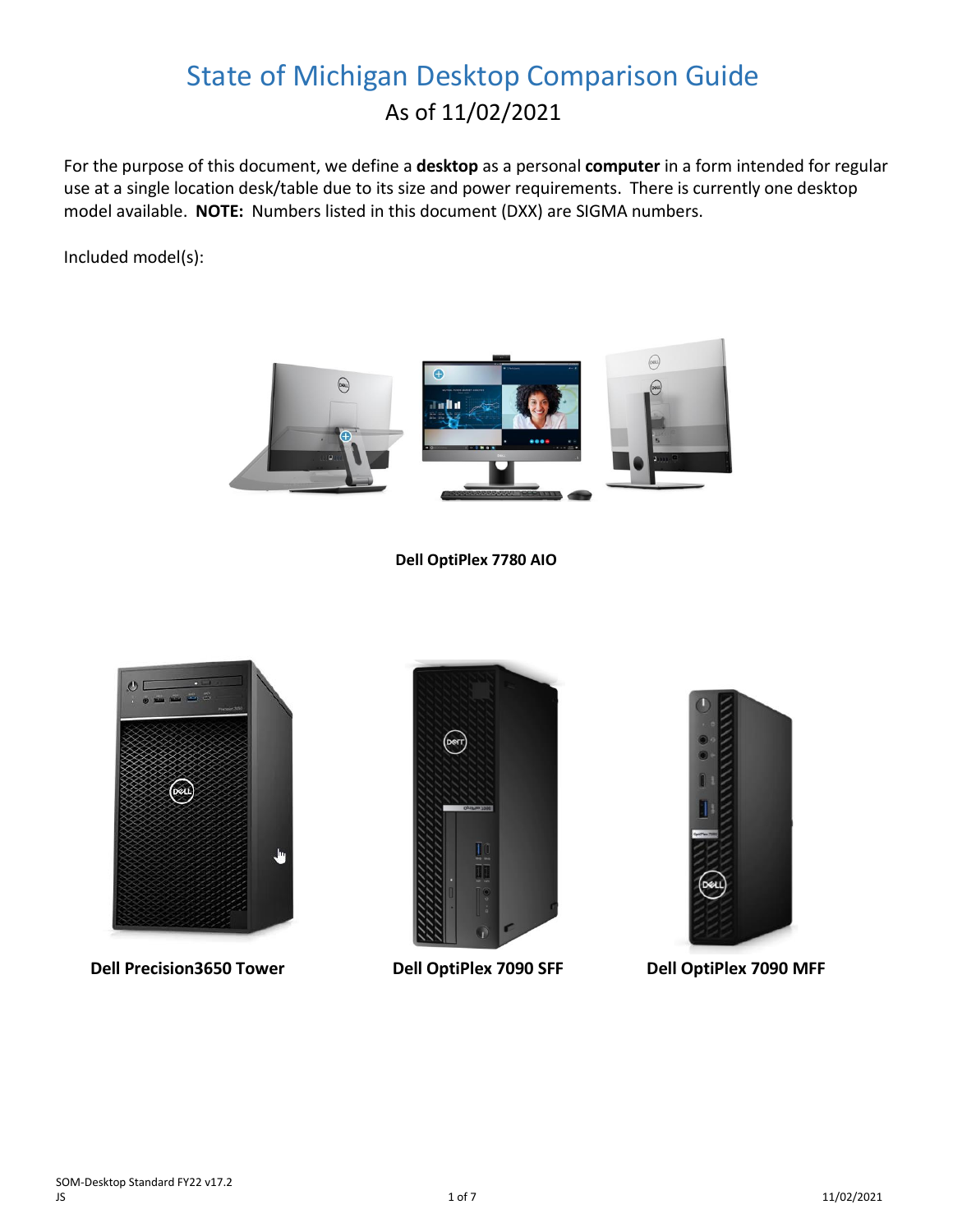## **Dell OptiPlex 7780 AIO (D129) \$1265.00**

This All-In-One desktop articulating stand includes a 27" 1920x1080 IPS Touch with OptiPlex. It also includes a wireless keyboard and mouse. This device comes with a 4-year warranty and keep your own hard drive.

### **Technical Specifications**

- Intel® Core™ i7-10700 processor (8 Core)
- 27" FHD 1920x1080 IPS Touch Anti-Glare screen
- IR Camera
- 16 GB 1x16GB DDR4 non-ECC RAM (memory)
- 512 GB SSD
- 1x HDMI Out port
- 1x HDMI In port
- $\bullet$  1x D.P++1.4/HDCP 2.3 port
- 1x RJ-45 port
- 2x USB 3.2 Gen 2 Type-A ports with SmartPower On
- 2x USB 3.2 Gen 2 Type-A ports
- 1x SD 4.0 card slot
- 1x USB 3.2 Gen 2 Type-C port
- 1x USB 3.2 Gen 1 Type-A port with PowerShare
- 1x Universal audio jack
- Dimensions: 15.31h" X 2.28d" x 24.17w"
- Weight: 19.24 lbs



**\*\*\*\*\*\*See additional information on the next page – Dell OptiPlex 7780 AIO - Ports and Slots**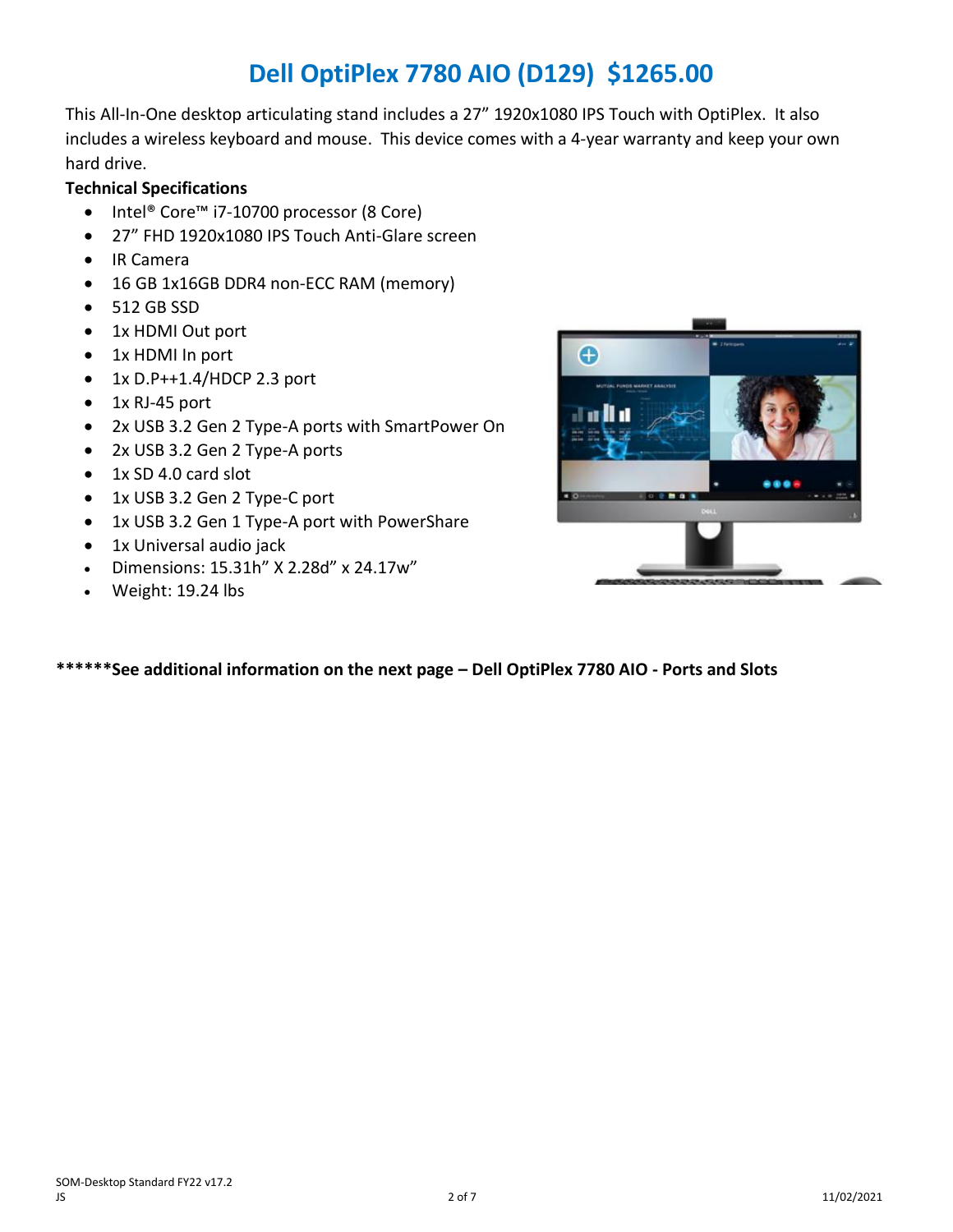

### Ports & Slots

#### Front

1. Full HD webcam | 2. Camera status indicator | 3. FHD infrared (IR) camera | 4. FHD camera | 5. Infrared emitters | 6. Camera status indicator | 7. Display | 8. Speakers | 9. Power button | 10. Power status indicator | 11. Array microphones



### Ports & Slots

#### **Back**

12. Cable cover screw hole | 13. HDMI Out port | 14. HDMI In port | 15. DP++ 1.4/HDCP 2.3 port | 16. RJ-45 port 10/100/1000 Mbps | 17. 2 USB 3.2 Gen 2 Type-A ports with Smart Power On | 18. 2 USB 3.2 Gen 2 Type-A ports | 19. Line-out audio port | 20. Power connector

#### Side (left)

21. SD 4.0 card slot | 22. USB 3.2 Gen 2 Type-C port | 23. Universal audio jack | 24. USB 3.2 Gen 1 Type-A port with PowerShare

#### Side (right)

25. Hard drive status indicator

## SOM-Desktop Standard FY22 v17.2<br>JS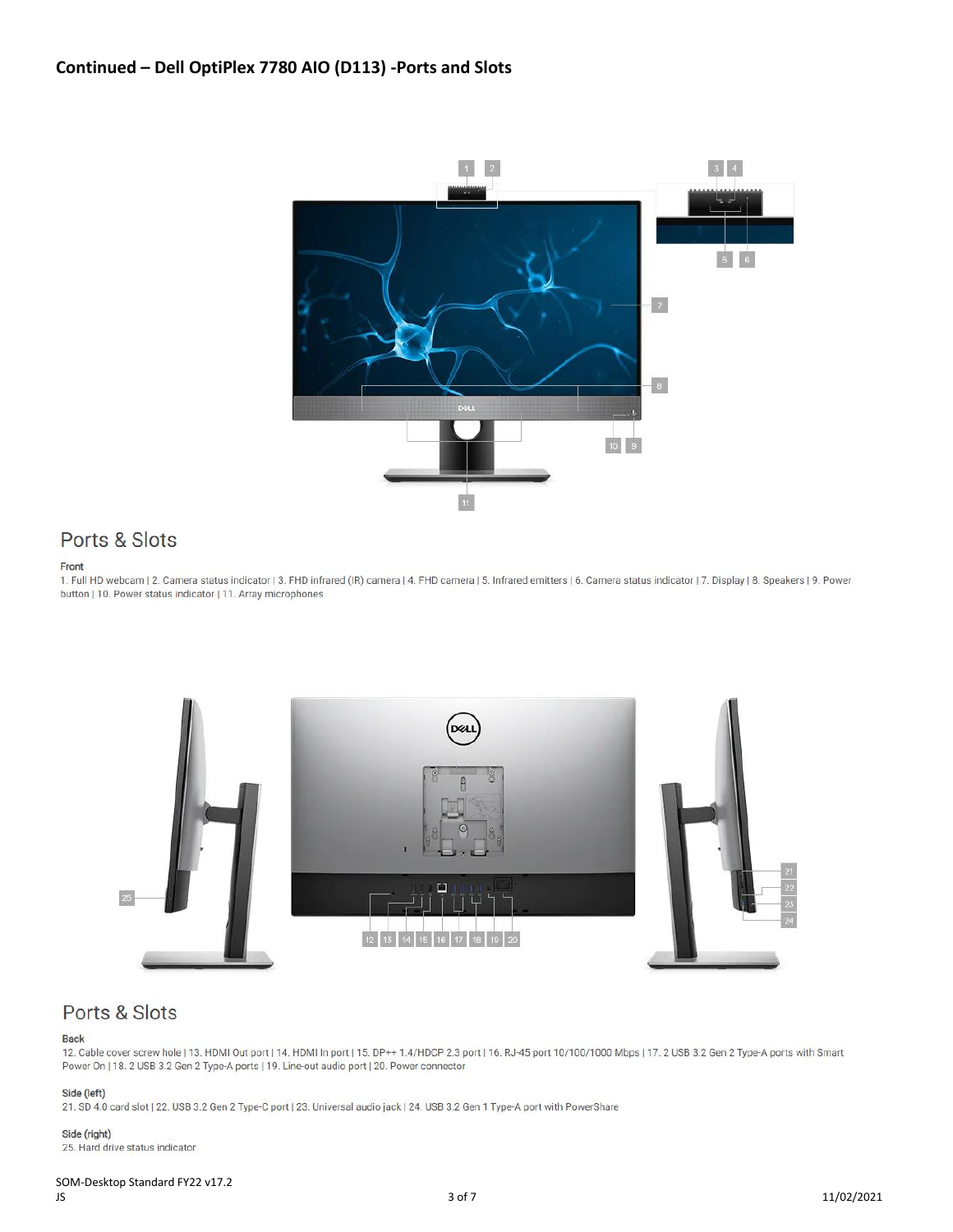# **Dell OptiPlex 7090 SFF w/24" monitor (D132) \$1053.00 Dell OptiPlex 7090 SFF no monitor (D124) \$829.00**

### **Technical Specifications**

- 10th Gen Intel® Core™ i5-10500 processor (6 Core)
- 16 Gigabyte DDR4 non-ECC RAM (memory)
- 512 GB SSD
- 1x Line-In/Out
- 2x DisplayPort 1.4
- 1x Serial Port
- $\bullet$  1x RJ45
- 1x USB 3.2 Gen 2 Type-A ports
- 3x USB 3.2 Gen 1 Type-A ports
- 2x USB 2.0 ports with Power On
- 1x USB 3.2 Gen 2 Type-A port
- 1x USB 2.0 ports (1 with PowerShare)
- 1x USB 3.2 Gen 2x2 Type-C port (w/Intel gen CPU)/USB 3.2 Gen 2 Type-C port (w/Intel 10<sup>th</sup> Gen CPU)
- 1x Universal audio jack
- Wired keyboard
- Optical mouse
- Dimensions: 11.42"h X 3.65"w x 11.53"d
- Weight: 9.84 lbs starting weight





## Ports & Slots - Small Form Factor

1. Power Button | 2. DVD-RW (Optional) | 3. 2 USB 2.0 Ports (1 with PowerShare) | 4. USB 3.2 Gen 2 Type-A Port | 5. SD Slot (Optional) | 6. Universal Audio Jack | 7. USB 3.2 Gen 2x2 Type-C port (with Intel 11th gen CPU) / USB 3.2 Gen 2 Type-C port (with Intel 10th gen CPU) | 8. Line-In/Out | 9. DisplayPort 1.4 | 10. DisplayPort 1.4 | 11. Serial Port | 12. 1 USB 3.2 Gen 2 Type-A and 3 USB 3.2 Gen 1 Type-A Ports | 13. 2 USB 2.0 Ports with Power On | 14. Expansion Card Slots (Optional) | 15. Side Panel Release Latch | 16. Optional Port: VGA Port/DisplayPort 1.4 Port/HDMI 2.0 Port/USB 3.2 Gen 2 Type-C with DisplayPort Alt-mode | 17. PS/2 Keyboard | 18. PS/2 Mouse | 19. Kensington lock slot | 20. RJ-45 | 21. Optional Antenna | 22. Power Connection | 23. Padlock Loop | 24. Power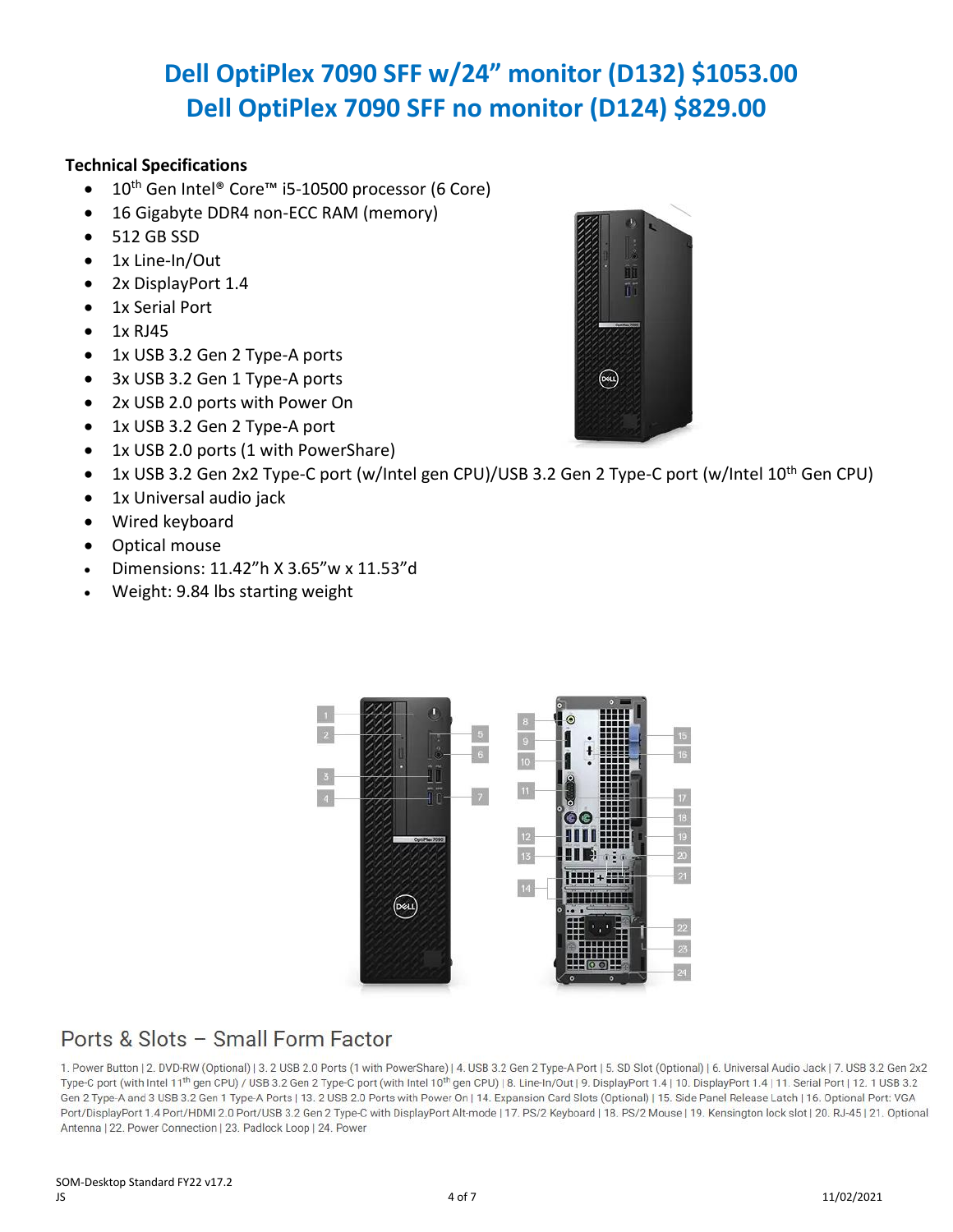# **Dell OptiPlex 7090 MFF w/24" monitor (D133) \$1003.00 Dell OptiPlex 7090 MFF no monitor (D125) \$779.00**

### **Technical Specifications**

- 10th Gen Intel® Core™ i5-10500T processor (6 Core)
- 16 Gigabyte DDR4 non-ECC RAM (memory)
- 512 GB SSD
- 1x Line-In/Out
- 2x DisplayPort 1.4
- 1x K-Lock Slot
- $\bullet$  1x RJ45
- 1x USB 3.2 Gen 2x2 Type-C capable port
- 2x USB 3.2 Gen 1 Type-A ports (with Smart Power On)
- 2x USB 3.2 Gen 2 Type-A ports
- 1x USB 3.2 Gen 2 Type-A port (with PowerShare)
- 1x Universal audio jack
- Internal wireless antennas
- Optical mouse
- Wired keyboard
- Dimensions: 7.0"h X 1.4"w X 7.2"d
- Weight: 2.87 lbs starting weight



### Ports & Slots

1. Power Button | 2. Universal Audio Jack | 3. Line-In/Out | 4. USB 3.2 Gen2x2 Type-C capable Port | 5. USB 3.2 Gen2 Type-A Port (with PowerShare) | 6. Wireless Antenna Slots | 7. Optional Serial/PS/2 Ports/DP1.4/HDMI2.0/VGA/USB 3.2 Gen2 Type-C with DP Alt-mode | 8. RJ-45 | 9. 2 USB 3.2 Gen1 Type-A Ports (with Smart Power On) | 10. 2 USB 3.2 Gen2 Type-A Ports | 11. Cable Clip | 12. Thumbscrew | 13. K-Lock Slot | 14. 2 DisplayPort 1.4 | 15. Power Connection (DC-in)

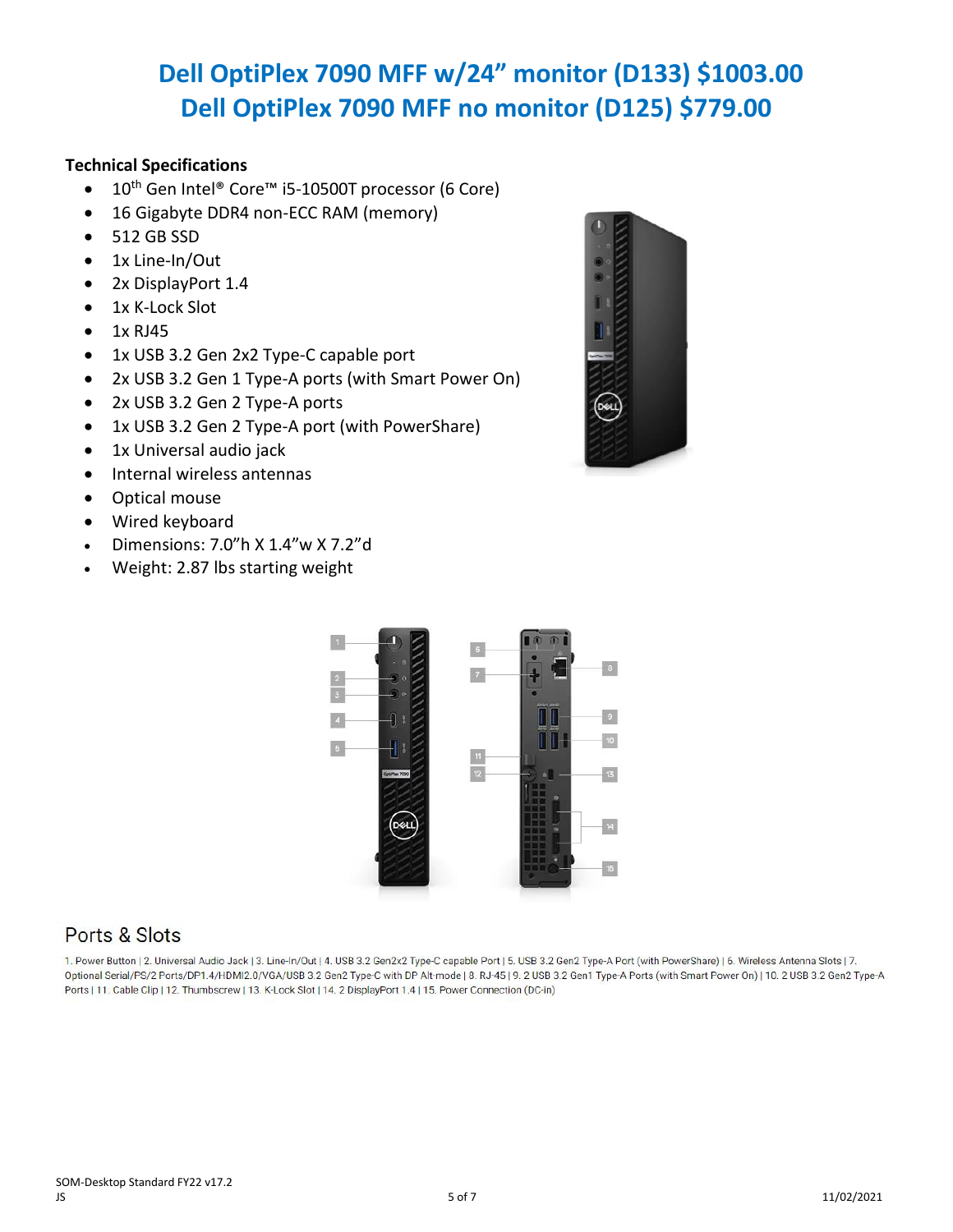## **Dell Precision 3650 Tower – no monitor (D128) \$1445.00**

#### **Technical Specifications**

- 11th Gen Intel® Core™ i7-11700 processor (8 Core)
- 32 GB (2x16GB) DDR4 UDIMM non-ECC Memory
- 512 GB SSD
- 1TB 7200rpm SARA 2.5 HDD
- 8x DVDRW Optical Drive
- Nvidia Quadro P1000
- Wired keyboard
- Optical Mouse
- 3.5mm headphone jack with audio and microphone
- 1x USB 3.2 Type-A Gen2 (10Gbps)
- 1x USB 3.2 Type-A (10Gbps, with PowerShare)
- 1x USB 3.2 Type-C Gen 2x2 (20Gbps)
- 1x USB 3.2 Type-A Gen 1 (5Gbps)
- 2x USB 2.0 Type-A (with SmartPower)
- 2x on left USB 3.2 Type-A Gen1 (5Gbps)
- 1x on right USB 3.2 Type-A Gen2 (10Gbps)
- $\bullet$  1x RJ45
- 1x Ethernet Network
- 1x 3.5mm headphone jack with audio out
- 2x DisplayPort 1.4
- Optical Drive
- SD Card Reader
- KYHD Coverage
- Dimensions: 13.18"h X 6.95"w x 13.6"d
- Weight: 18.739lbs





### Ports & Slots

1. Power Button | 2. 3.5mm headphone jack with audio and microphone | 3. USB 3.2 Type-A Gen2 (10Gbps) | 4. USB 3.2 Type-A Gen2 (10Gbps, with PowerShare) | 5. Optical Drive | 6. SD Card Reader | 7. USB 3.2 Type-C® Gen2x2 (20Gbps) | 8. USB 3.2 Type-A Gen1 (5Gbps) | 9. 2 x DisplayPort 1.4 | 10. PS2 Keyboard | 11. PS2 Mouse | 12. 2x USB 2.0 Type-A (with SmartPower) | 13. 2x on left USB 3.2 Type-A Gen1 (5Gbps); 1 x on right USB 3.2 Type-A Gen2 (10Gbps) | 14. 3.5mm headphone jack with audio out | 15. Lock slot | 16. RJ45 1G Ethernet Network | 17. Power Connection | 18. Optional Port (VGA, HDMI 2.0, DP++ 1.4a, Type C w/DP-Alt mode) | 19. Optional 2nd RJ45 2.5G Ethernet Network Connection

\*Ports are dependent on chassis selection